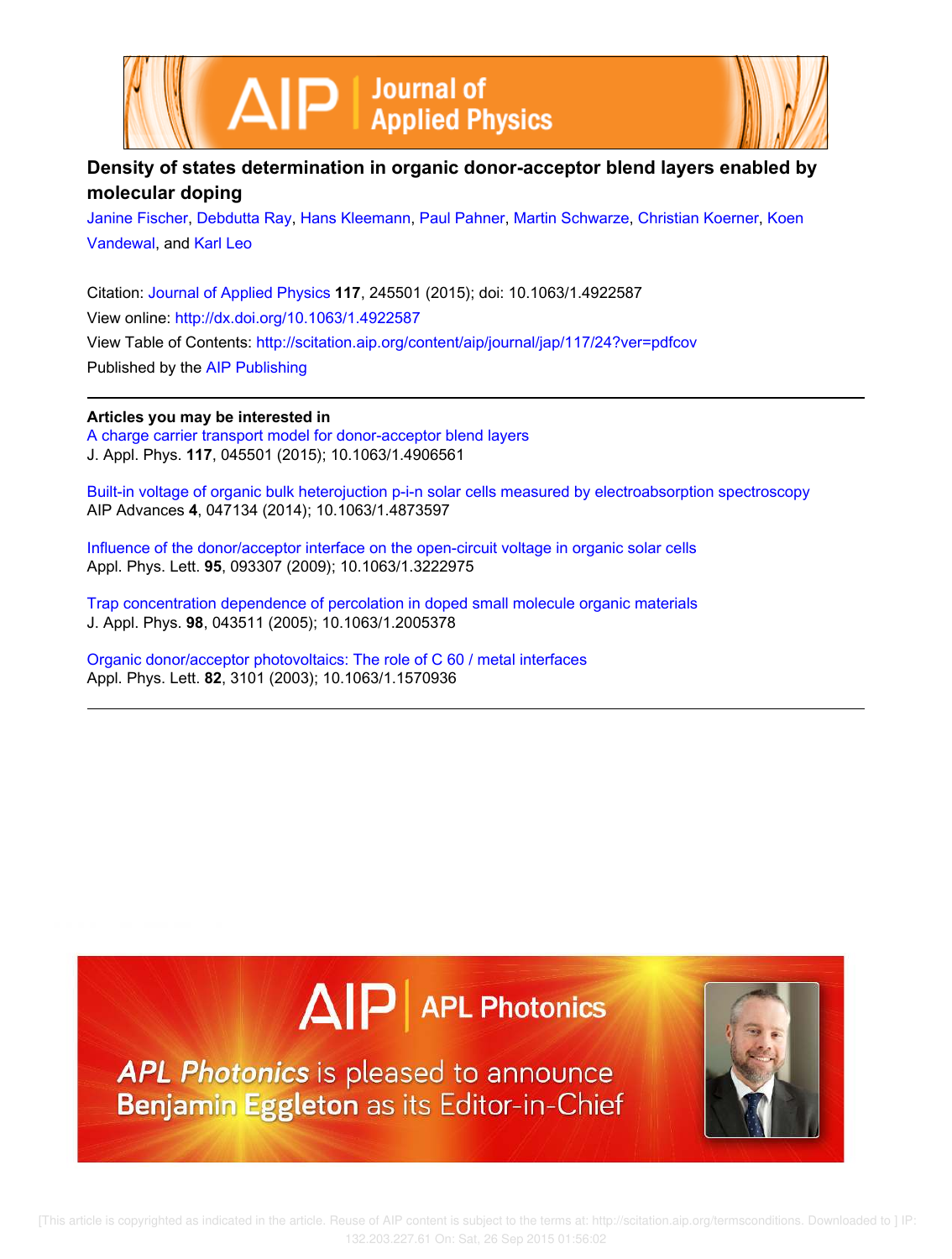

## Density of states determination in organic donor-acceptor blend layers enabled by molecular doping

Janine Fischer,<sup>1,a)</sup> Debdutta Ray,<sup>1,2</sup> Hans Kleemann,<sup>3</sup> Paul Pahner,<sup>1</sup> Martin Schwarze,<sup>1</sup> Christian Koerner,<sup>1</sup> Koen Vandewal,<sup>1</sup> and Karl Leo<sup>1,b)</sup>

<sup>1</sup>Institut für Angewandte Photophysik, Technische Universität Dresden, 01062 Dresden, Germany  $^2$ Department of Electrical Engineering, Indian Institute of Technology Madras, Chennai 600036, India <sup>3</sup>Novaled GmbH, Dresden, Germany

(Received 30 April 2015; accepted 4 June 2015; published online 24 June 2015)

Charge carrier transport is a key parameter determining the efficiency of organic solar cells, and is closely related to the density of free and trapped states. For trap characterization, impedance spectroscopy is a suitable, non-invasive method, applicable to complete organic semiconductor devices. In order to contribute to the capacitive signal, the traps must be filled with charge carriers. Typically, trap filling is achieved by illuminating the device or by injecting charge carriers through application of a forward bias voltage. However, in both cases, the exact number of charge carriers in the device is not known and depends strongly on the measurement conditions. Here, hole trap states of the model blend layer  $ZnPc:C<sub>60</sub>$  are filled by weak p-doping, enabling trap characterization in a blend layer at a controlled hole density. We evaluate impedance spectra at different temperatures in order to determine the density of occupied states (DOOS) directly from the capacitancefrequency spectra by assuming a simple energy diagram. The reconstructed DOOS distribution is analyzed at different doping concentrations and device thicknesses and compared to thermally stimulated current measurements performed on the same devices. In both methods, a pronounced Gaussian peak at about 0.4 eV below the transport level is found as well as deep, exponential tail states, providing a deeper insight into the density of states distribution of this donor-acceptor blend layer. Additionally, the effect of doping-induced trap filling on the solar cell characteristics is studied in these devices.  $\odot$  2015 AIP Publishing LLC. [http://dx.doi.org/10.1063/1.4922587]

#### I. INTRODUCTION

Although the principle of donor-acceptor blend layers for efficient exciton separation in organic solar cells is known for more than 20 years,  $1,2$  the processes limiting charge carrier transport are still under debate.<sup>3,4</sup> In addition to the generally low charge carrier mobilities of organic semiconductors, charge carrier transport and collection in blend layers can be additionally hampered by a reduced amount of available percolation pathways, increased recombination,  $6-9$ as well as density of states (DOS) modifications caused by morphological changes as compared to neat materials.<sup>4</sup> Furthermore, the mobility of organic semiconductors depends on the electric field and/or the charge carrier density.<sup>10–12</sup> The latter relies on the DOS distribution, which is often assumed to be a Gaussian or exponential function of the energy.<sup>13</sup> Knowledge of the DOS distribution is crucial for understanding the transport properties of donor-acceptor blend layers.

Experimental determination of the DOS distribution is challenging, though various methods are available. Ultraviolet photoelectron spectroscopy (UPS) measures the energy resolved spectrum of electrons released upon excitation by UV radiation, yielding the density of occupied states (DOOS) distribution at low binding energies. Such spectra have previously revealed the presence of intra-gap states (traps). $^{14,15}$ However, the density of the trap states is often below the

detection limit and results obtained with this technique refer to the surface of an excited sample. Another method is the measurement of thermally stimulated currents (TSCs), in which the sample is cooled to cryogenic temperatures and trap states are filled by a voltage and/or illumination pulse. Subsequently, charge carriers are released by increasing the temperature under reverse voltage.<sup>16,17</sup> However, this method only allows the characterization of shallow states in organic semiconductors with  $\leq 0.4$  eV energetic distance to the transport level and requires a transport model for extracting the charge carrier density and DOS distribution.<sup>18,19</sup> Moreover, space-charge limited current (SCLC) measurements of unipolar devices also reveal information on the  $DOS$ ,<sup>20,21</sup> however, determining a complicated DOS distribution composed of several trap distributions is not unambiguously possible due to the amount of free parameters involved.

Impedance spectroscopy (IS) is well suited for characterizing trap states in fully functional solar cells under equilibrium conditions.<sup>22,23</sup> The challenge is to relate the measured capacitance-frequency spectra  $C(\omega)$  to the DOOS distribution. When the energy level diagram of the device is known in the direction perpendicular to the substrate plane, the capacitive contribution of a trap can be calculated at each position in the device, and the DOOS distribution is obtained by fitting the  $C(\omega)$  spectra, assuming a certain trap distribution.<sup>24</sup> However, it is not possible by this method to clearly assign the DOS to either charge carrier type. Even more interesting is the reverse approach, which provides direct access to the energetic

0021-8979/2015/117(24)/245501/11/\$30.00 117, 245501-1 © 2015 AIP Publishing LLC

a)janine.fischer@iapp.de

b)leo@iapp.de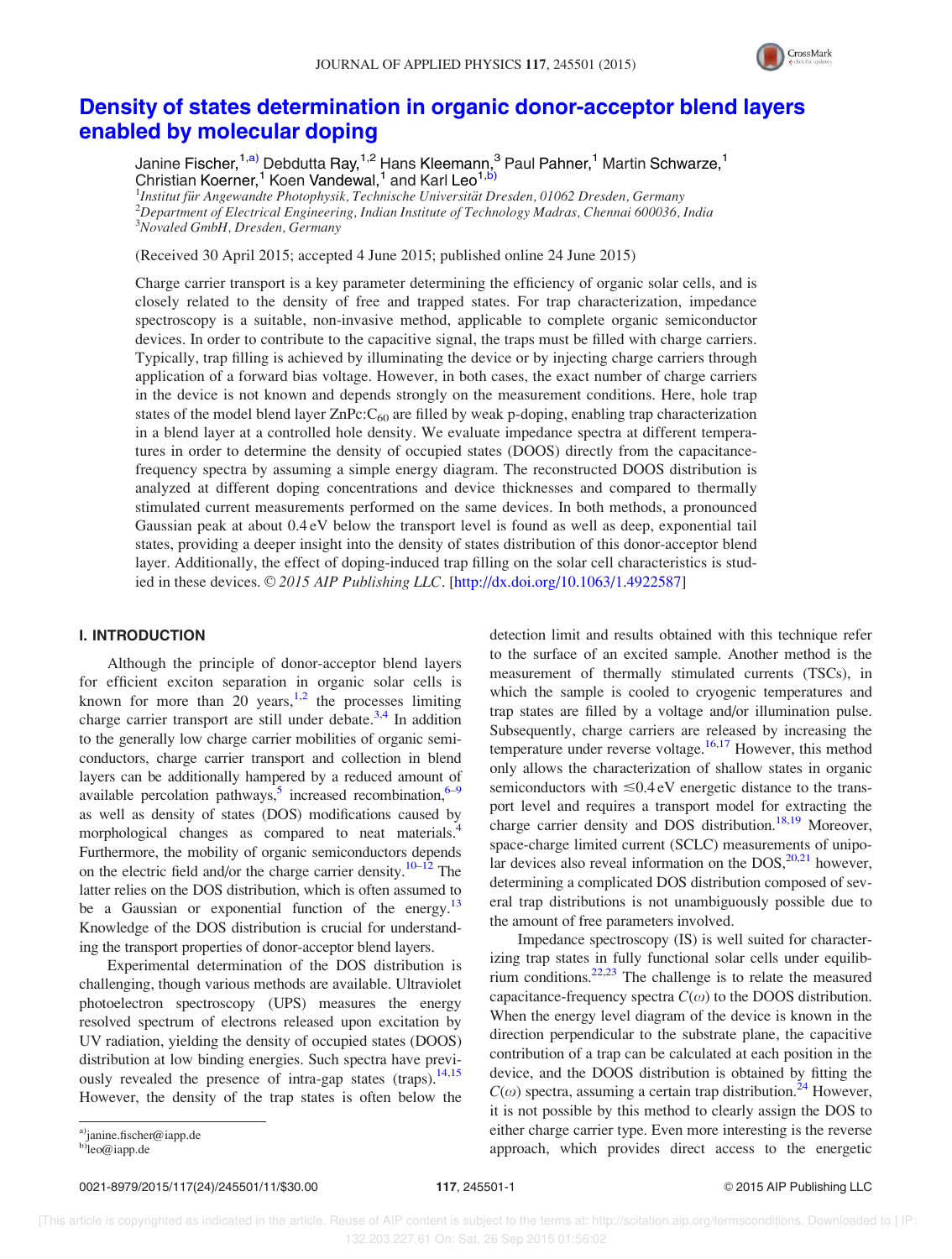distribution of the DOOS by assuming a simple energy level diagram.<sup>25</sup> That way the DOOS can be directly determined from  $C$ - $\omega$  spectra. This method has recently been applied to air-exposed (oxygen-doped) P3HT-PCBM solar cells for characterizing trap states related to the presence of oxygen.<sup>26</sup> Nevertheless, this method has rarely been applied to organic semiconductors and a comparison to other DOS extraction methods on the same device has not been made, yet.

In this contribution, the DOOS distribution is determined for a model blend layer for vacuum processed small molecule organic solar cells,  $\text{ZnPc:}C_{60}$  (1:1), which is additionally p-doped by a strong acceptor complex. The use of vacuum processing allows doping of this material system in a reliable and controlled way. In this way, the Fermi level  $E_F$ is shifted towards the HOMO and holes are generated in the ZnPc phase, which fill up trap states. Hence, the IS signal can be attributed to holes only. In contrast, previous IS studies on blend layers used illumination or charge carrier injection (forward bias) in order to fill trap states. Thus, it was not possible to distinguish electron and hole traps because both charge carrier types contribute to the capacitance signal.<sup>23</sup> Here, UPS measurements are performed for determination of the Fermi level position, enabling insight into the energy level alignment. The DOOS is calculated from temperature dependent C- $\omega$  spectra by applying the Walter method,<sup>25</sup> the basics of which are presented in the Appendix. To obtain the necessary parameters, the following procedure is carried out:

- (1) Record the temperature dependent  $C(\omega)$  spectra and derive the depletion width  $d$  from the trap capacitance  $C_t$ at low frequencies.
- (2) Determine the characteristic trap frequency  $\omega_0$  from the trap conductance  $G_t(\omega)$  and extract the attempt-to-escape frequency  $\nu_0$  from the T dependence of  $\omega_0$  according to Eq. (A4).
- (3) Determine  $V_d$  from a Mott-Schottky analysis and  $E_F$ from UPS measurements to determine the energy level diagram.
- (4) Evaluate the DOOS reconstruction at different doping concentrations and intrinsic layer thicknesses.

The parameters and the related uncertainties in the reconstruction are discussed in detail. Moreover, TSC measurements are performed in order to confirm the features found in the reconstructed DOOS distribution. Additionally, the J-V curves of the illuminated devices (i.e., the solar cell characteristics) are shown to be hampered by the trap filling in thick and highly doped blend layers, which is caused by a reduction of the depletion zone necessary for charge carrier separation. By comparing the DOOS to previous results obtained for  $\text{ZnPc:}C_{60}$  blend layers, a conclusive picture on the hole DOS of this prototype donor-acceptor blend system is developed.

#### II. METHODS

The p-doped bulk heterojunction layers are thermally evaporated under high vacuum conditions (base pressure  $<$ 10<sup>-8</sup> mbar) using a wedging tool (Kurt J. Lesker Company) in order to ensure the comparability of the devices. In particular, equal weight ratios of zinc phthalocyanine as donor ( $ZnPc$ ) and fullerene  $C_{60}$  as acceptor (both from CreaPhys) are co-deposited with the p-dopant  $C_{60}F_{36}$  (Ionic Liquids Technologies GmbH) in weight ratios of 0.25 and 0.5 wt % with respect to ZnPc (i.e., 0.07 and 0.13 mol. % relatively to the whole blend). The triple blend layer is deposited on indium tin oxide (ITO, anode) coated glass substrates in layer thicknesses L of 100 nm and 200 nm with an estimated relative uncertainty of 10% in layer thickness and doping concentration. The devices are finished by a 100 nm layer of aluminum serving as the cathode. Subsequently, the devices are encapsulated. All samples have an active area of  $A = 6.44$  mm<sup>2</sup>. An undoped sample serves as reference sample.

IS measurements are performed using an Autolab PGSTAT302N in an evacuated Peltier-heatable and -coolable chamber that allows for temperature variations from about  $-50^{\circ}$ C to 50 °C. Capacitance-frequency spectra  $C(\omega)$ are taken at  $0 \text{ V}$  bias voltage from 1 to  $10^6$  Hz using a signal amplitude of  $20 \text{ mV}$ . C-V sweeps are taken from  $-1$  to 0.5 V at a frequency of 100 Hz.

For in situ UPS measurements, p-doped  $\text{ZnPc:}C_{60}$  blend layers with a layer thickness of 30 nm are thermally coevaporated on solvent cleaned and ozone treated ITO. The doping ratios are 0.25 and 0.5 wt %, controlled by rate monitors and a rotating shutter (see also Ref. 27). Subsequently, the samples are transferred into the UPS analysis chamber without breaking the ultra-high vacuum (base pressure: 10<sup>-11</sup> mbar). UPS spectra are acquired by a PHOIBOS 100 system (SPECS GmbH) using the He I (21.22 eV) excitation line and calibration to the Fermi level position of a sputter cleaned gold foil.

TSC measurements are performed on the devices as used for IS using a JANIS STVP-100 continuous flow cryostat. Before the measurement, the encapsulation is removed from the samples and they are immediately transferred to the cryostat, where they are kept in inert atmosphere at all times to prevent possible degradation. Trap filling is realized electrically by driving the samples at the load temperature of 10 K for 1 min in forward direction. Due to expected recombination losses in the ambipolar sample structures, a number of consecutive TSC experiments are carried out in order to obtain the minimal necessary loading current, i.e., to see a saturation of the trap level signal. After trap filling and a rest time of 5 min, the TSC measurements are performed with a linear heating rate of 5 K/min. The released charge carriers are extracted by the built-in voltage of the samples, and the current (TSC) is measured with a KEITHLEY 2635 A femto amp source meter.

#### III. RESULTS AND DISCUSSION

#### A. Impedance spectroscopy

Frequency-dependent capacitance measurements  $C(\omega)$ are carried out in order to determine the capacitive contribution of charge carriers upon application of a small perturbation signal at different temperatures. The molecular structures of the used materials are presented in Figure  $1(a)$ and the device stack in Figure 1(b). Figures  $1(c)-1(g)$  show the measured spectra of the capacitance  $C(\omega)$  and the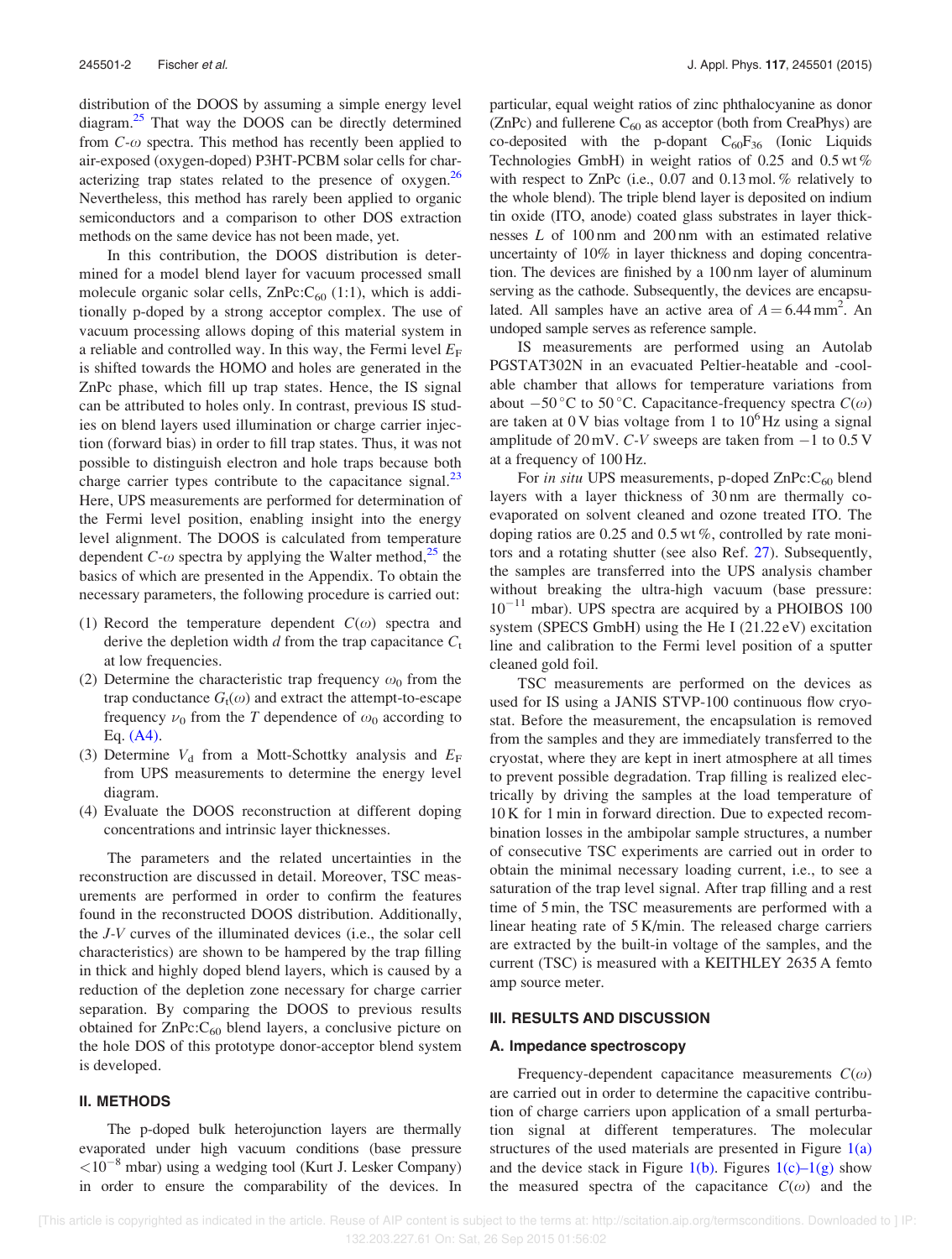

FIG. 1. Temperature dependent impedance spectra of devices using the molecules sketched in (a) and the device stack shown in (b):  $C(\omega)$  data and absolute value of the phase for (c) undoped blend layer (200 nm layer thickness), (d) and (e) 0.25 wt % p-doped blend layers (100 nm and 200 nm, respectively), as well as (f) and (g) 0.5 wt % p-doped blend layers (100 nm and 200 nm, respectively). Equal colors represent equal temperatures from 223 K to 323 K (10 or 20 K steps). The according geometrical capacitance  $C_{\text{geo}}$  (calculated using  $\varepsilon = 4.7$ ) is indicated by the dashed line and the saturated trap capacitance  $C_t$  by the dotted line.

absolute value of the phase  $\phi(\omega)$  for devices with varying doping concentration from 0 to 0.5 wt % doping and with a layer thickness L of 100 nm and/or 200 nm (see Figure  $1(a)$ ).

For the undoped blend layer, the  $C(\omega)$  spectra are governed by the geometrical capacitance  $C_{\text{geo}}$ , which describes the data well using  $\varepsilon = 4.7$ . The small additional capacitive contribution at low frequencies can be related to a few charge carriers occupying trap states that are mostly empty. It compares with previous impedance measurements performed on this blend layer in a similar m-i-m structure.<sup>24</sup> This device is not further evaluated, here. For the doped devices, all  $C(\omega)$  spectra have a similar shape: From high to low frequencies, C is governed by the serial resistance  $(\omega > 3 \times 10^5 \text{ Hz})$ , reaches a plateau at the geometrical capacitance of the device  $C_{\text{geo}}$  (for  $\omega < 3 \times 10^5$  Hz, low temperatures), and increases further due to an additional trap response. Finally, the spectra saturate at a capacitance  $C_t$  in addition to  $C_{\text{geo}}$  at low frequencies (for  $T \geq 263$  K). The transition from  $C_{\text{geo}}$  to the low frequency plateau is shifted to lower frequencies for decreasing T, indicating a temperature dependent occupation of the traps.

The trap capacitance observed in the doped devices is characteristic for a depletion region, where charge carriers can only be trapped and released at low frequencies, but not at high frequencies when the whole device is completely depleted ( $C(\omega) = C_{\text{geo}}$ ). In other words, the trap capacitance describes the slow charge carriers that require a certain activation (thermal activation through high  $T$  or electrical activation at low frequencies  $\omega$ ) to contribute to the device capacitance. Hence, the trap capacitance is a depletion capacitance in the part of the device, where the charge carriers are trapped.

The trap capacitance  $C_t$  of these devices is evaluated in terms of a depletion region in Table I. Theoretically, the capacitance of a depletion region should not depend on the device thickness and should increase by  $\sqrt{N_A^-}$  with the dopant density (i.e., a factor of  $\sqrt{2}$  difference between 0.25 and  $0.5$  wt % when the doping efficiency is approximately assumed equal). Within the experimental error, the capacitance values of Table I at a constant doping concentration are equal for different thicknesses (deviations are smaller than 1 nF or 10%). Comparing the different doping ratios, the devices with higher doping ratio also have a larger trap capacitance as expected (by a factor of 1.37 for the 100 nm devices and 1.33 for the 200 nm devices). In contrast to the undoped samples, a trap capacitance saturating at low frequencies is observed in the doped samples, which is increasing with increasing doping concentration indicating trap filling by doping.

The temperature dependence of the transition from  $C_{\text{geo}}$ to  $C_t$  is caused by a temperature dependent activation of traps. As explained in the Appendix, this transition can be

TABLE I. Trap capacitance  $C_t$  obtained from the low frequency regime of  $C(\omega)$  (plateau value less  $C_{\text{geo}}$ ) and the according depletion width d assuming a plane capacitor and a permittivity of  $\varepsilon$ <sub>r</sub> = 4.7 for the doped devices of Figure 1.

| Doping (wt $\%$ ) | $L$ (nm) | $C_{\rm t}$ (nF) | $d$ (nm) |
|-------------------|----------|------------------|----------|
| 0.25              | 200      | 9.1              | 29.4     |
| 0.5               | 200      | 12.1             | 22.1     |
| 0.25              | 100      | 8.3              | 32.2     |
| 0.5               | 100      | 11.4             | 23.5     |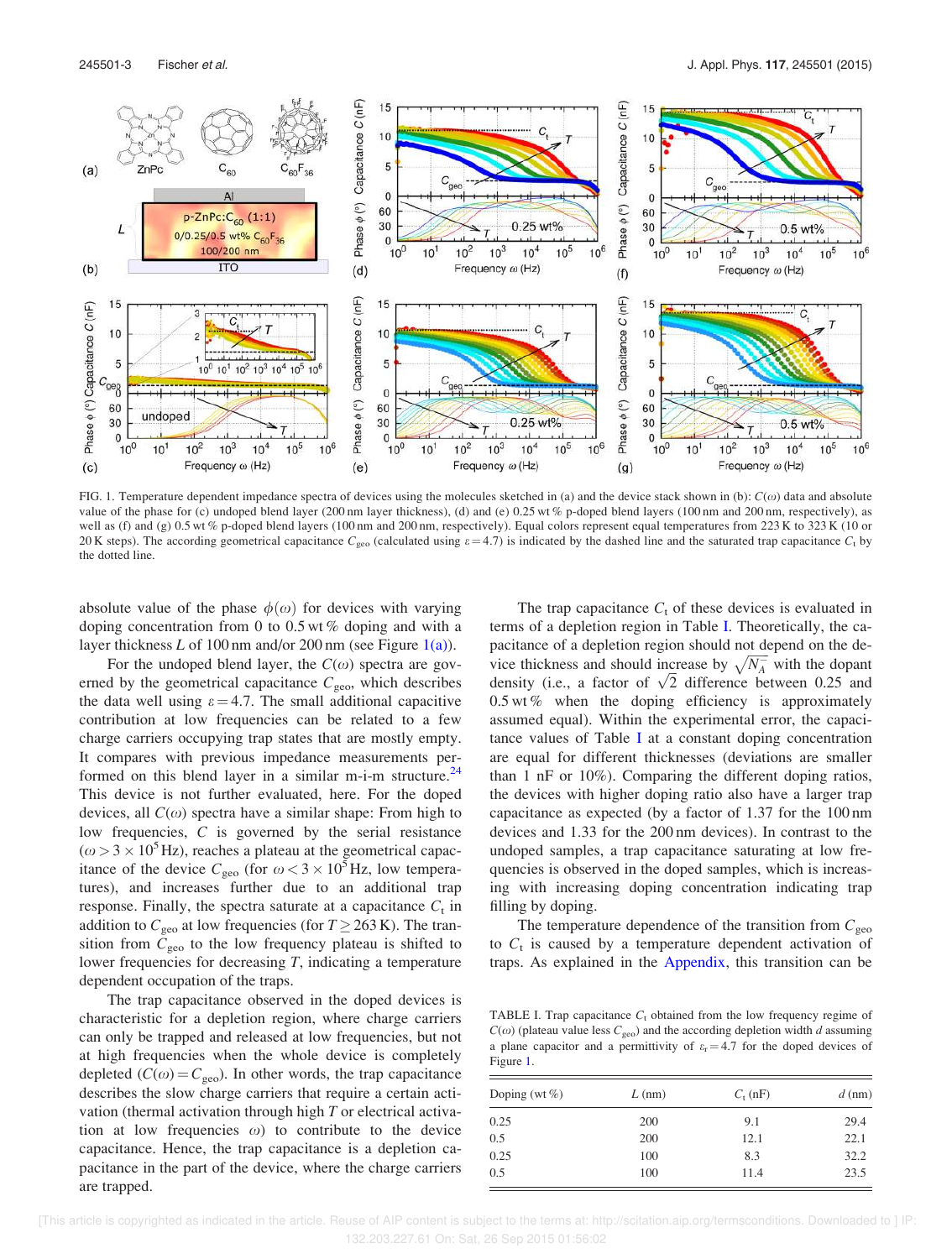

FIG. 2. Frequency dependence of the trap contribution to the conductance  $G_v/\omega$  and the capacitance change  $-\omega dC/d\omega$  for the 200 nm device with 0.25 wt % doping for different temperatures  $(T = 234 - 324 \text{ K})$ .

used to determine the attempt-to-escape frequency  $\nu_0$  from the emission frequency  $\omega_0$  of a charge carrier trapping process. In order to do that the frequency  $\omega_0$  of the maximum in the trap conductance  $G_t(\omega)/\omega$  is evaluated at different temperatures. Equivalently,  $\omega_0$  might be obtained from  $-\omega dC$  $d\omega$  as both representations physically contain the same information. Figure 2 shows the spectra obtained from both methods. However, the results are less reliable for the  $-\omega dC/d\omega$ signal since the derivative  $dC/d\omega$  is used. Therefore, the frequency of the maximum  $\omega_0$  is determined from the  $G_t(\omega)/\omega$ spectra in the following.

In Figure 3, the obtained  $\omega_0$  values are plotted against inverse temperature for all doped devices. The activation energy  $E_A$ , i.e., the energy between the trapped charge carrier and the transport level, as well as the attempt-to-escape frequency  $\nu_0$  are obtained by fitting the data with Eq. (A4). The four devices under investigation have similar activation energies of  $(0.41 \pm 0.01)$  eV, whereas the attempt-to-escape



FIG. 3. Arrhenius plot the determined frequencies  $\omega_0$  of the maximum in the  $G_t(\omega)/\omega$  spectra for devices with different doping concentrations (0.25 and 0.5 wt %) and thicknesses (100 and 200 nm).

frequencies  $\nu_0$  range from  $5 \times 10^{10}$  Hz to  $2.0 \times 10^{11}$  Hz. The accuracy of this fit is dominated by the uncertainty in  $\omega_0$ , which is limited by the size of the frequency steps. Here, the frequency steps are smaller for the 100 nm devices resulting in a better accuracy. Within the resolution limit, a trend for  $\nu_0$  and  $E_A$  cannot be observed. Hence,  $\nu_0$  is considered a constant material parameter and is averaged over all samples to  $\nu_0 = 1.3 \times 10^{11}$  Hz, in agreement with the values assumed in the literature.  $23,28-30$ 

### B. Fermi level, Mott-Schottky analysis, and energy level diagram

In order to relate the measured capacitance spectra to a DOOS distribution, the potential drop over the depletion region  $V_d$  is required (see also Fig. 5). Therefore, the energy level diagram is determined from the Fermi level position in the doped blend layer and the built-in voltage of the device. The latter is obtained from a Mott-Schottky analysis and the Fermi level from UPS measurements.

From the UPS spectra at room temperature, the Fermi level is determined to be at 4.35 and 4.42 eV below the vacuum energy for the 0.25 and 0.5 wt % doping concentration, respectively. Compared to the value obtained for undoped blend layers before  $(4.33 \text{ eV})$ ,<sup>31</sup> the Fermi level of the 0.25 wt % doped sample obtained here is very similar. Thus, such low doping does not significantly influence the Fermi level position, probably because the defect density in the blend is similar to the doping concentration (see Sec. III C), so that holes generated by doping are filling up trap states first. In the  $0.5 \text{ wt } \%$  sample, the Fermi level is already shifted by 0.09 eV as compared to the undoped blend, indicating the generation of free holes by doping. For all doping concentrations, the according values of the ionization potential (IP) are equal (5.14 eV for doped samples and 5.12 eV for undoped blend layers<sup>31</sup>) within the measurement accuracy ( $\approx 0.05$  eV), even though the value for the undoped blend has been measured on a gold substrate.

Interestingly, the Fermi level position within the energy gap of the undoped/weakly doped sample is not in the center of the effective gap given by the electron affinity (EA) of  $C_{60}$  EA( $C_{60}$ ) = 4.0 eV<sup>32</sup> and IP(ZnPc) = 5.14 eV as expected for an intrinsic semiconductor. Instead, it is located close to  $EA(C_{60})$  and the semiconductor seems rather n-type. However, doping the blend by  $C_{60}F_{36}$  shifts the Fermi level closer to IP(ZnPc), indicating the generation of free holes. Thus, it can be concluded that p-doping works as expected. A possible origin for the asymmetry in the Fermi level position may be a large difference in the effective density of states of ZnPc and  $C_{60}$ , i.e., a large difference between electron and hole density that are able to contribute to charge carrier transport  $(N_{\rm V}/N_{\rm C}$  would be  $7 \times 10^{-5}$  in order to account for the measured Fermi level position of the undoped device). $33$  However, this estimation assumes the transport level to be at the band edge, which is not true for organic semiconductors. It will be shown in the following that the hole transport level is located deep within the energy gap as compared to IP(ZnPc), forcing the Fermi level position closer to  $EA(C_{60})$ . Altogether, the shift of the transport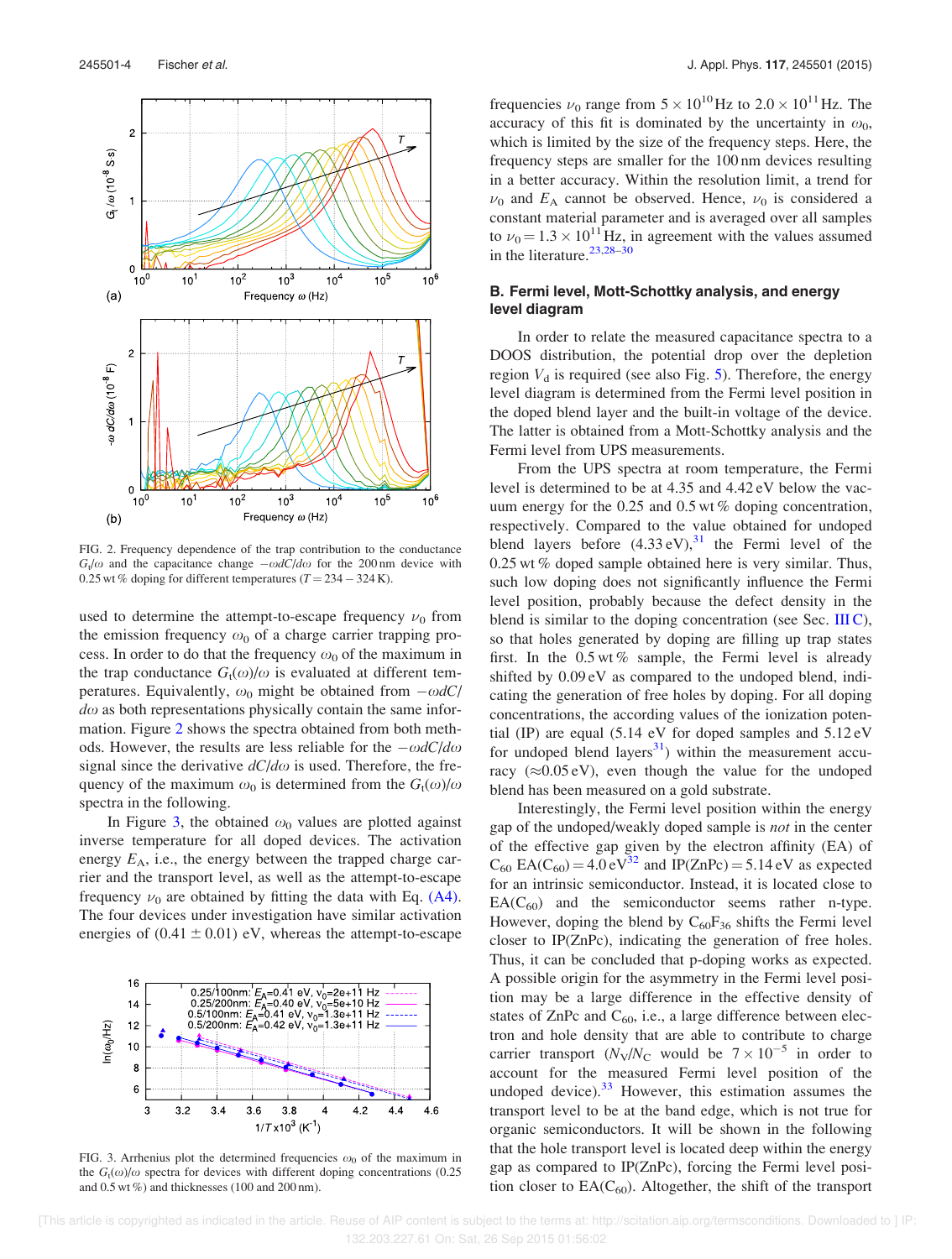level as well as the Fermi level can be attributed to deep hole trap states.

In the following,  $C(V)$  measurements are performed in order to determine the built-in voltage of the device  $V_{\text{bi}}$ . Additionally, the number of ionized dopants  $N_A^-$  is analyzed for different temperatures from a Mott-Schottky analysis as presented in Figure 4. The inset shows the temperature activation of  $N_A^-$  for the 0.5 wt % doped sample, which has an activation energy of  $E_{A}$  = 44 meV  $(E_{A}$  = 31 meV for  $0.25$  wt %, not shown). Comparing the room temperature values of  $N_A^-$  to the intended dopant density in the device leads to a doping efficiency of 23% (28%) in the  $\text{ZnPc:}\text{C}_{60}$  matrix for a doping ratio of  $0.5 \text{ wt } \%$  (0.25 wt %). Assuming a uniform distribution of dopants in the blend and considering that the dopant is not expected to dope  $C_{60}$  $(EA(C_{60}F_{36}) = 5.4 \text{ eV}^{34}$  and  $IP(C_{60}) = 6.4 \text{ eV}$ , the real doping efficiency in the ZnPc phase is actually higher by a factor of 2, i.e., 46% (56%), respectively. In this regard, the doping efficiencies compare well to those obtained for donor materials with the same IP and doped with the same dopant (pentacene<sup>35</sup> or MeO-TPD<sup>36</sup>). Hence, it seems that the doping of a donor-acceptor blend layer works in the same way as in neat layers.

The built-in potential of the device  $V_{\rm bi}$  is obtained from the Mott-Schottky plots to be  $0.5 \pm 0.1$  V for both doping concentrations. It determines the work function difference of the ITO and the Al contact. Using the Fermi level position of the blend layer known from UPS measurements, the energy level diagram results as demonstrated in Figure 5: At the Al contact, a hole depletion region forms, where dopinginduced holes are trapped in deep states dominating the  $C(\omega)$ spectra at low frequencies. Hence, the potential drop over the depletion region  $V_d$  is given by  $eV_d = |E_F - \phi(A)|$ . Table II summarizes the values obtained for  $V_d$ . The uncertainty in  $V_d$  is mainly caused by the uncertainty of the UPS measurement (0.05 eV). Furthermore, there is a hole accumulation zone for holes at the ITO contact  $V_{\text{acc}}$ , which is thin and highly conductive. It does not influence the evaluation of the  $C(\omega)$  spectra. Instead, the spectra are dominated by the capacitance of the extended depletion region  $V_d$ .



FIG. 4. Temperature dependent Mott-Schottky analysis for a doping concentration of 0.5 wt %,  $L = 200$  nm, and  $\omega = 100$  Hz. Inset: temperature activation of the density of ionized dopants and the according activation energy resulting from an Arrhenius fit of the data.



FIG. 5. Schematic energy level diagram at 0 V: The effective energy levels of the semiconductor are given by the electron affinity of  $C_{60}$  (4.0 eV) and the ionization potential of ZnPc (5.14 eV), the ITO workfunction results from  $V_{\rm bi}$ , and the Fermi level position from UPS measurements. The dominant capacitance is caused by the depletion region at the Al contact, whereas there is an accumulation region at the ITO contact. It is shown later that the hole transport level is located around  $4.7-4.8$  eV, i.e., significantly above the HOMO level.

#### C. DOOS determination

The DOOS distribution  $N_t(E_\omega)$  is reconstructed from the  $C(\omega)$  spectra at different temperatures using Eqs. (A5) and (A8) with the parameters determined in Sections III A and III B. Here, a parabolic depletion region at the Al contact is assumed, which is justified since the Mott-Schottky plot shows a straight line.<sup>37</sup> In Figure 6, the obtained  $N_t(E_\omega)$  spectra are shown for the devices with 100 nm and 200 nm organic layer at different temperatures (symbols) and with error bars (determined as explained in the following). As the capacitance is dominated by the hole depletion region at the Al contact, the distribution represents hole-type trap states and  $E_{\omega}$  refers to the hole transport level.

Converting the frequency axis into the energy axis requires the knowledge of  $\nu_0$ . If  $\nu_0$  is correct, the DOOS distributions of the same sample coincide for different temperatures. $25$  Here, the good overlay of the spectra at different temperatures for all samples around the peak position indicates that  $\nu_0$  was correctly determined. The fitting errors of  $\nu_0$  (Figure 3) cause an uncertainty in the demarcation energy of  $\Delta E_{\omega} = 0.73 \cdot kT$  (obtained from Gaussian error propagation). Furthermore, the uncertainty of the reconstruction in  $N_t$  is determined by the prefactor to  $dC/d\omega$  in Eq. (A8), i.e., the assumed shape of the energy level diagram and the uncertainties to the used values. Here, only the uncertainty in  $V_d$  is accounted for and  $\Delta N_t$  is calculated from a linear approximation of the Taylor expansion. Fluctuations in the region of deep states ( $E_{\omega} > 0.45$  eV) originate from the  $C(\omega)$ spectra at low frequencies having a low phase and small deviations in  $C(\omega)$  are enhanced by taking the derivative  $dC$  $d\omega$  as a linear interpolation between neighboring data points. In the 200 nm devices, the frequency steps are larger, causing more outlaying data points. For reducing the noisiest data, only data points with a minimum phase of 20 are used in the plots. Moreover, frequencies  $\omega > 10^5$  Hz are excluded

TABLE II. Voltage drop at the depletion region  $V_d$  determined from the Fermi level  $E_F$  values obtained from UPS (with respect to the vacuum level) for the different doping ratios.

| Doping (wt $\%$ ) | $E_{\rm F}$ (eV) | $V_{\rm d}$ (V) |  |
|-------------------|------------------|-----------------|--|
| 0.25              | 4.35             | 0.15            |  |
| 0.5               | 4.42             | 0.22            |  |

 [This article is copyrighted as indicated in the article. Reuse of AIP content is subject to the terms at: http://scitation.aip.org/termsconditions. Downloaded to ] IP: 132.203.227.61 On: Sat, 26 Sep 2015 01:56:02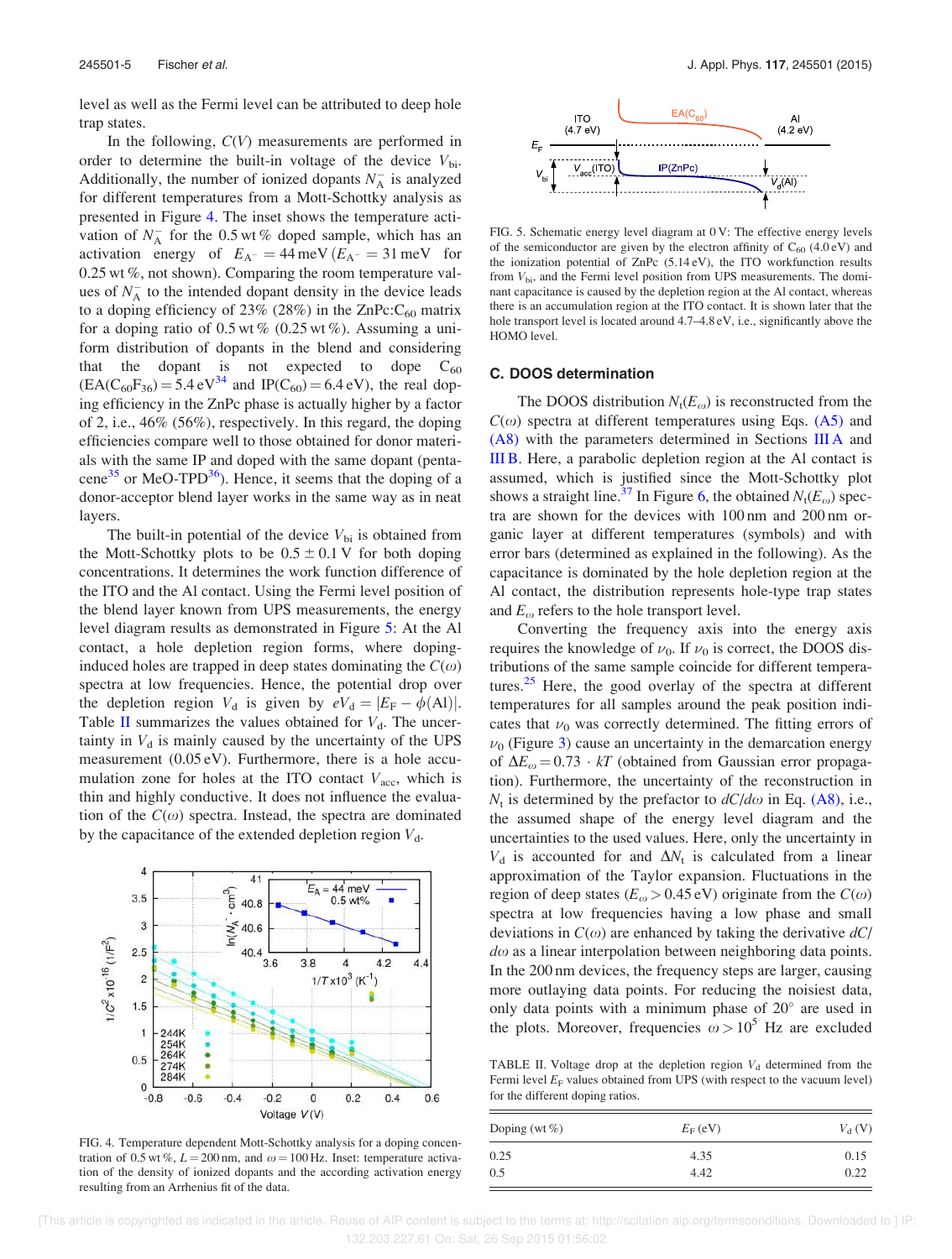

FIG. 6. Trap density reconstruction from  $C(\omega)$  spectra of different temperatures (symbols) for the 100 nm and the 200 nm devices with error bars for selected data points. The peak positions are fitted with a Gaussian (solid lines) to estimate the involved charge carrier density. For comparison, the distribution of exponential tail states determined for this blend layer before<sup>21</sup> is shown (green dashed line).

from the evaluation in order to avoid artifacts from the serial resistance.

The resulting DOOS distribution describes the energetic distribution of the occupied states in the device, which is modified by changing the temperature and the perturbation frequency. In terms of energy, the DOOS reconstruction ranges from the Fermi level position (low demarcation energies) further into the energy gap (by the size of the energy level bending at the depletion region  $V_d$ ). States that are deeper than  $V_d$  from the Fermi level as well as those above the Fermi level do not contribute to the  $C(\omega)$  spectra and neither to the DOOS distribution because they cannot be (de-)occupied. Relating the energetic range to the Fermi level gives an estimate of the hole transport level position within the energy gap (here  $\approx$  4.7–4.8 eV from the vacuum level for all devices). Note that the uncertainty of  $V_d$  does not influence the energetic distribution of the spectra but only the vertical position, because it only influences the prefactor in Eq.  $(A8)$  and not Eq.  $(A5)$ .

The DOOS reconstruction of all devices shows a peak at around 0.4 eV, which compares to the activation energy determined from the Arrhenius plot of  $\omega_0$  as expected. Fitting this peak with a Gaussian distribution gives the density of charge carriers producing this peak. Note that the data points further away from the peak center are broadened as compared to the Gaussian fit, which is also observed in the TSC measurements shown later in this work (Sec. III D). Here, the density of the Gaussian center of the peak is determined for simplicity. For both, the 100 and the 200 nm devices, the peaks of the 0.5 wt % devices  $(8.8 \times 10^{16} \text{ cm}^{-3}$  and

 $8.0 \times 10^{16}$  cm<sup>-3</sup>) comprise 3–4 times more charge carriers than those doped with only 0.25 wt %  $(2.3 \times 10^{16} \text{cm}^{-3}$  for both L). As the densities at equal doping concentrations are the same for different thicknesses, it is confirmed that the measured trap capacitance refers to bulk traps. The difference in the charge carrier densities at different doping concentrations does not scale with the doping concentration, which may be explained by a different degree of trap filling. In particular, the holes generated by doping in the lower doped sample are required to fill up deeper trap states, whereas the additional dopants introduced at the higher doping concentration directly fill up the states of the Gaussian trap. Possible origins of this trap will be discussed in Sec. III F together with the results from the TSC measurements.

The deep energy part of the doped devices  $(E_{\omega} > 0.45 \text{ eV})$ shows lower  $N_t$  values representing an exponential tailing. At both layer thicknesses, there is an offset in  $N_t$  for the two doping concentrations, whereas the slope is the same. If these deep tail states are a property of the donor-acceptor blend and are not created by the presence of the dopant molecules, they should be occupied by doping and the tail state distribution should be the same for both concentrations. However, on the one hand, the offset can hardly be distinguished within the uncertainty of  $N_t$  (caused by  $V_d$ ). On the other hand, keeping in mind that  $E_{\omega}$  refers to the transport level, the apparent offset in  $N_t$  might as well be related to an offset in  $E_{\omega}$  caused by a shift of the reference transport level at different doping concentrations. Assuming that the hole transport level shifts similarly to the Fermi level, the DOOS distribution of the  $0.25 \times 6$  sample would be shifted by about 0.07 eV to the right (not shown). Hence, the trap peak would shift to deeper energies (i.e., higher  $E_{\omega}$ ) and the exponential tail states would overlay for the two doping concentrations as expected. In future investigations, this interpretation might by related to transport level investigations, e.g., using Seebeck measurements.

Compared to previous results, the slope of the tail states (i.e., the characteristic trap energy  $E_t = 0.14 \text{ eV}$ ) compare nicely to the exponential tail state distribution determined for  $\text{ZnPc:} \text{C}_{60}$  (1:1) blend layers before<sup>21</sup> (green dashed line). The according trap density is difficult to compare because it depends on the position of the transport level. Nevertheless, the agreement of the data to the previously determined tail state distribution is good. Furthermore, a Gaussian trap distribution obtained from IS measurements of p-i-n solar cells by Burtone *et al.*<sup>24</sup> ( $N_G = 3.5 \times 10^{16} \text{ cm}^{-3}$ ,  $\sigma_G = 0.055 \text{ eV}$ , and  $E_G = 0.458$  eV) is also in the same order of magnitude as the DOOS reconstruction obtained here. Although the method for determination of the trap DOS was similar to the one used here (an energy level diagram was calculated using drift-diffusion simulations in order to fit the trap capacitance of an assumed trap distribution to the  $C(\omega)$  spectra), it was not possible to distinguish between a Gaussian trap and exponential tail states, there. Consequently, that Gaussian distribution is broader than the peak obtained here and deeper in energy, whereas the center of the Gaussian compares to the center of the energy range accessed here. By using p-doping in the present work, the traps can be clearly attributed to holes, which was not possible in previous IS studies.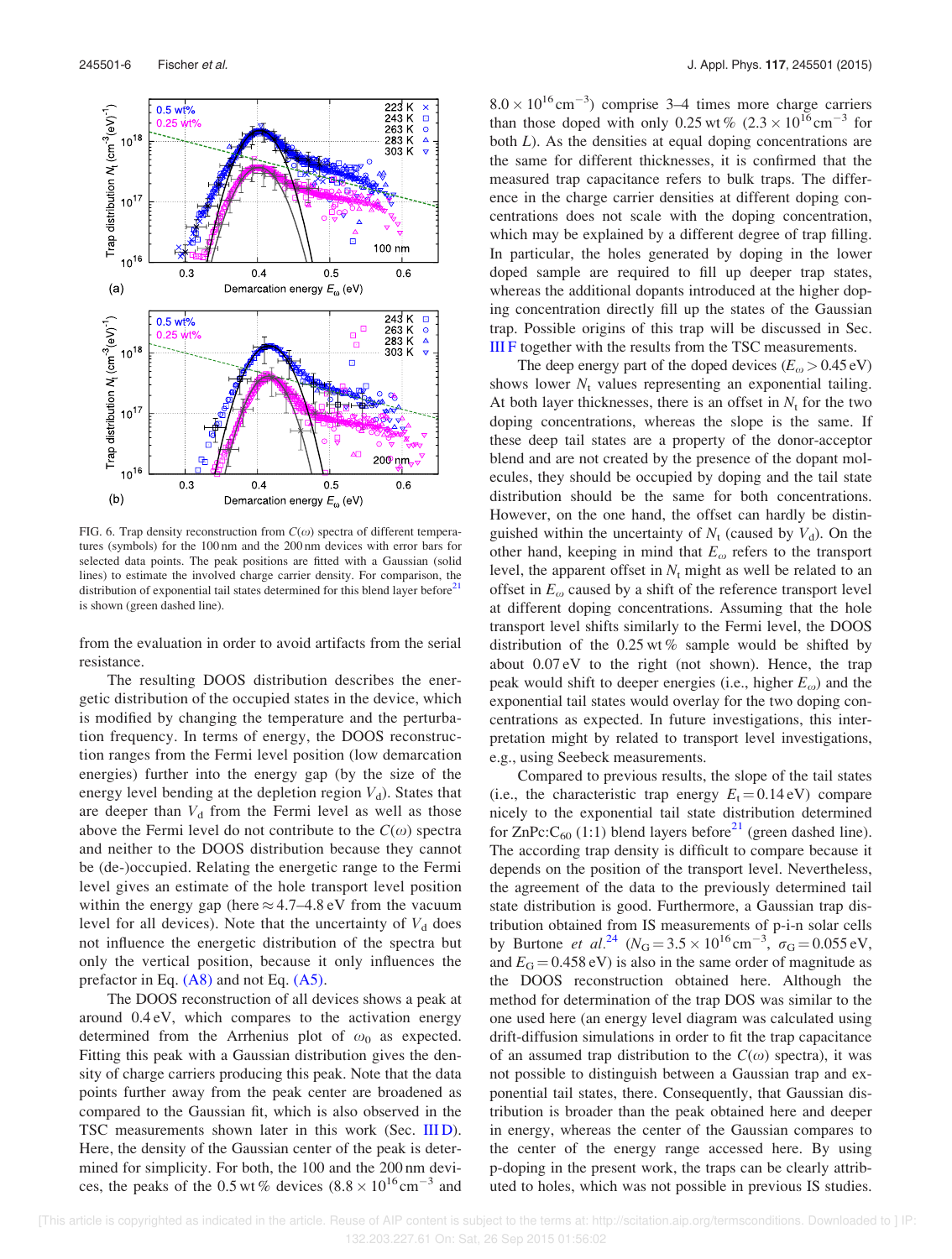Altogether, the DOOS reconstruction presented here gives a closer insight into the DOS distribution of  $\text{ZnPc:}C_{60}$  blend layers and refines previous impedance investigations of deep intra-gap states.

#### D. Thermally stimulated currents

In order to validate the resulting trap distributions, the 200 nm thick samples are measured with TSC. Measured TSC spectra with and without electrical trap filling are plotted in Figure 7. Both doped samples show a pronounced peak at around 130 K, which can be attributed to a trap state that is not occupied without trap filling (compare thin solid lines). Furthermore, the peak position is shifted towards lower energies and has more charge carriers in the case of the 0.5 wt % sample as compared to 0.25 wt %. At  $T > 150$  K, the samples start to release charge carriers, no matter whether the traps have been filled or not. This effect is attributed to a leakage current and not further evaluated.

For quantitative evaluation of the trap spectra, the model of Haering and  $Adams^{16}$  is applied, describing the evolution of the TSC signal  $I(T)$  according to

$$
I(T) = A \frac{V_{bi}}{L} q \mu \tau \nu_0 \int_{-\infty}^{\infty} dE \cdot DOS(E)
$$

$$
\times \exp\left[-\frac{E}{kT} - \frac{\nu_0}{\zeta} \int_{T_0}^{T} \exp\left(-\frac{E}{kT'}\right) dT'\right] \tag{1}
$$

using the mobility  $\mu$ , the charge carrier lifetime  $\tau$ , the density of states  $DOS(E)$ , the heating rate  $\zeta = 5$  K/min, as well as the starting temperature  $T_0$ . Related to the same trapping process,  $\nu_0$  is chosen in accordance with the previous results of the impedance measurement. The trap distribution remains as the only free parameter to describe the energetic position of the TSC peak maximum in temperature. Here, a distribution of trapping sites with according detrapping probabilities must be included in order to describe the shape of the entire TSC signal. In particular, a Gaussian trap distribution superimposed with exponential tail states is found to reproduce the TSC signal well, which is in agreement with the IS



FIG. 7. TSC measurements of a ZnPc:  $C_{60}$  device with 0.25 wt % as well as 0.5 wt % p-dopant with and without a loading current  $(N_G = 2.4)$  $2.8 \times 10^{16}$  cm<sup>-3</sup>,  $\sigma_{\rm G} = 0.016$  eV, and  $E_{\rm G} = 0.35/0.34$  eV, respectively).

measurements. However, due to the comparably small density of tail states, the focus is on the central Gaussian trap representing the main TSC peak maximum. In total, the magnitude of the TSC is given by the overall trap density  $N_T$  and the product of mobility and lifetime  $\mu\tau$  of the free holes. The former is directly correlated to the number of extracted

charge carriers 
$$
N_T = \frac{Q}{A \cdot L} = \frac{\int I(t)dt}{A \cdot L}
$$
.

ge carriers  $N_{\text{T}} = \frac{Z_{\text{AL}}}{A_{\text{LL}}}$ .<br>Here, the energy of the Gaussian trap level is located at  $E_G = 0.35$  eV (0.34 eV) for the 0.25 wt % (0.5 wt %) doping concentration, respectively. Hence, the trap energies obtained by TSC are reduced by about 0.06 eV as compared to the activation energies obtained from the temperature dependence of the maximum change in the capacitance (Figure 3). This effect can be related to the assumption of a constant transport model, which is necessary for evaluating the TSC data in order to limit the complexity of the problem. For instance, the change in the transport level with temperature can be estimated from Ref. 28 to be in the range of 0.1–0.2 eV between 200 and 300 K for a broad, exponential DOS, as it was previously observed for hole transport in  $ZnPc:C<sub>60</sub>$  blend layers.<sup>21</sup> Thus, at lower temperatures, the transport level would be closer to the trap, reducing the activation energy. Since the TSC measurements are performed at lower temperatures than the IS measurements, the reduced trap energies obtained from this method are attributed to the difference in the transport level as compared to the DOOS peak determined by IS.

Furthermore,  $N_G$  of the main peak is found to be  $2.4 \times 10^{16}$  cm<sup>-3</sup>  $(2.8 \times 10^{16}$  cm<sup>-3</sup>) for the 0.25 wt %  $(0.5 \text{ wt\%})$ doped sample, respectively. Compared to  $N<sub>G</sub>$  of the peak determined by IS, the absolute value is the same for 0.25 wt % and it is reduced by about a factor of 3 for 0.5 wt %. This difference can be explained as follows: The  $\mu\tau$  product is a fitting constant that is found to be  $\mu \tau = 9.6 \times 10^{-10} \text{ cm}^2/\text{V}$  (0.25 wt %) and  $1.25 \times 10^{-9} \text{ cm}^2/\text{V}$  $(0.5 \text{ wt } \%)$ . These values are remarkably higher than  $\mu \tau = 3 \times 10^{-11}$  cm<sup>2</sup>/V reported previously by Ray *et al.*<sup>38</sup> However, a comparably high electron concentration due to photoexcitation led to a diminished lifetime of free holes in neat ZnPc films. In contrast, p-doping of our samples shifts the Fermi level towards the hole transport level and creates additional free holes increasing the hole lifetime and the hole mobility. Assuming a mobility of  $10^{-6}$  cm<sup>2</sup>/Vs (e.g., from Ref. 39) results in a lifetime of the free charge carriers of  $10^{-3}$  s, which is in the range of the traveling time of a free hole through the sample.<sup>40</sup> Therefore, it is likely that charge carriers released far away from the extraction contact do not reach the collecting interface but recombine instead. This effect is expected to be more pronounced in the device with the higher doping concentration. In addition to the uncertainties of  $N_t$  in the DOOS reconstruction, this is a possible explanation for the difference in the trap density of the 0.5 wt % doped sample obtained via thermally stimulated currents as compared to impedance spectroscopy. Altogether, the peaks observed in the TSC measurements can be attributed to one and the same trap as the Gaussian trap observed in the DOOS reconstruction from IS.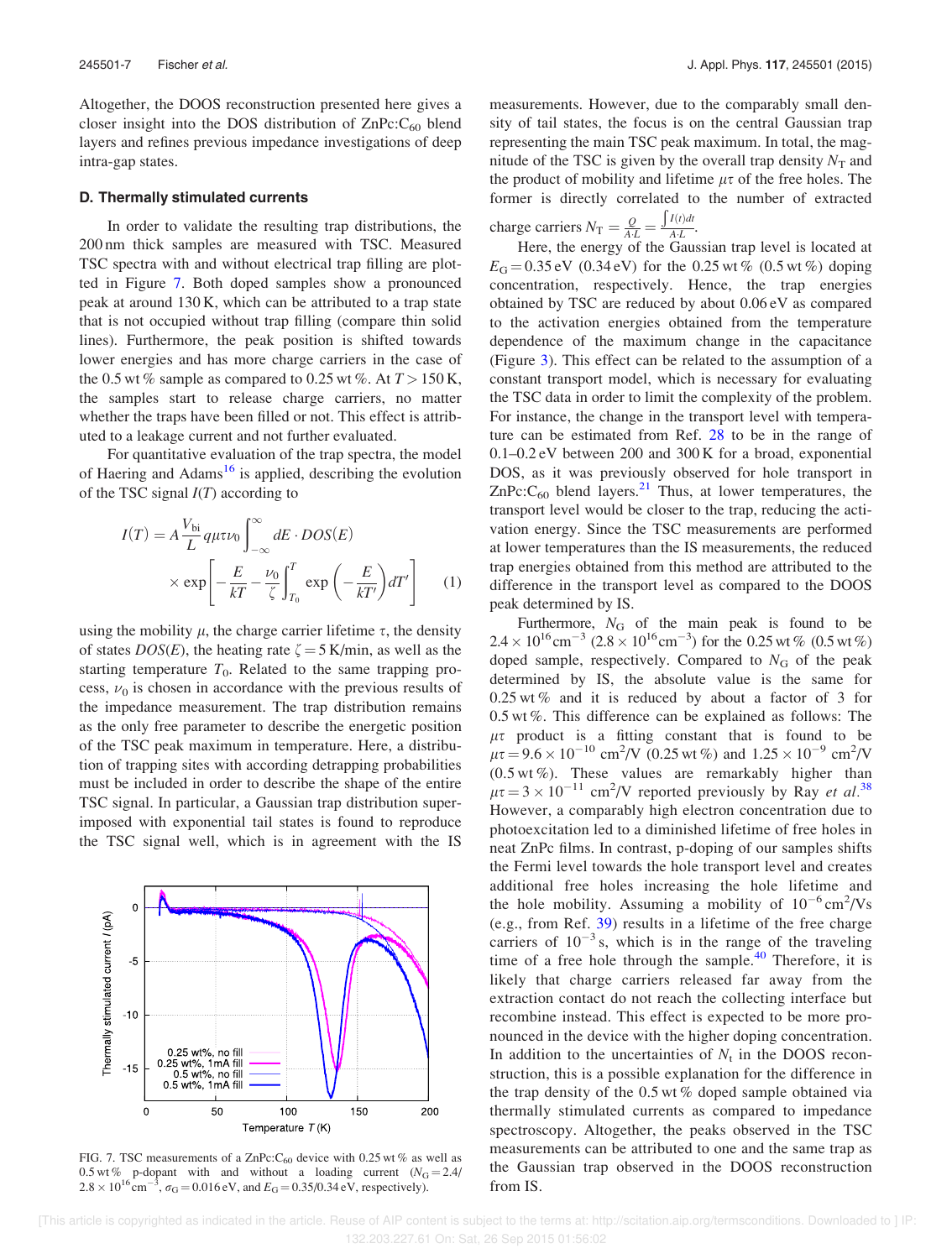#### E. Solar cell characteristics

In order to investigate the effect of doping on solar cells, the current-voltage  $(J-V)$  characteristics of the doped devices are measured under illumination. Figure 8 presents the measurement data for the doping concentrations  $0.25 \text{ wt } \%$ (magenta) and  $0.5 \text{ wt } \%$  (blue) at device thicknesses of 100 nm (triangles and dashed lines) and 200 nm (circles and dotted lines). The power conversion efficiency of these devices is low (0.08%–0.27%) because the devices lack in selective transport layers providing significant built-in potential and preventing recombination at the contact. Hence, only the charge carriers generated in the depletion region are efficiently separated (by the depletion voltage  $V_d$ ). Here, the short circuit current  $J_{SC}$  and the efficiency increases with decreasing device thickness and concentration. The 100 nm device with 0.25 wt % doping is most efficient, which is reasonable as it has the largest depletion region (compare Table I), particularly with respect to the overall device thickness. As only a part of the device is depleted, charge carriers generated outside the depletion region have to reach the contact by diffusion, which is inefficient and leads to recombination losses. Thus, the devices with higher doping concentration are less efficient although they have a higher  $V<sub>d</sub>$ , but it does not compensate for the small depletion zone.

Comparing the open circuit voltage  $V_{OC}$  of all devices, those with the same doping concentration also possess the same  $V_{\text{OC}}$  as expected. Furthermore,  $V_{\text{OC}}$  is larger for the devices with the lower doping concentration. Furthermore, differences in  $V_{OC}$  equal the differences in  $V_{bi}$ , which is often estimated from the crossing point of dark and illuminated J-V curves (indicating zero photocurrent). This observation is in agreement with previous work on  $V_{\text{bi}}^{41}$ . The absolute values of  $V_{bi}$  obtained from the photocurrent are in the range of 0.3–0.4 V, i.e., smaller than the value obtained from the Mott-Schottky analysis, but still reasonable considering the difficulties of determining  $V_{\rm bi}$  from different methods.<sup>42</sup>

Apart from the low  $V_{OC}$  and  $J_{SC}$  as compared to undoped samples, the fill factors of 36%–40% are also reduced as compared to complete BHJ solar cells with this blend layer and with selective transport layers.<sup>43</sup> The low fill



FIG. 8. Room temperature J-V characteristics of the doped devices measured under 1 sun illumination (solid lines with symbols) and in dark (dashed and dotted lines).

factors indicate additional recombination in the doped devices that is explained by a higher hole density due to the p-doping. Moreover, the J-V slope at negative voltages indicates a voltage dependence of the photocurrent due to the increasing depletion region. Here, the slope decreases with increasing device thickness and doping concentration. On the one hand, less charge carrier pairs are generated in the thicker device (per volume) causing a shallow slope, and on the other hand, in the higher doped sample more negative voltage is necessary to increase the depletion region for additional charge carrier generation.

In agreement with previous studies on doped blend layers,<sup>44</sup> doping provides a tool for optimizing the solar cell efficiency by trap filling. However, doping is only beneficial for a solar cell if the depletion region is not much smaller than the thickness of the solar cell, as it is the case for the devices studied here. Hence, optimizing the solar cell by weak doping is a trade-off between, (i) making the device more conductive for efficient charge carrier transport, (ii) keeping a built-in potential as the driving force for charge carrier separation, and (iii) finding the optimal layer thickness where most of the light is absorbed.

#### F. Discussion

Deep, hole-type trap states, represented by a Gaussianshaped peak as well as exponential tail states, were identified in the DOOS distribution reconstructed from IS measurements. Using TSC investigations of the same samples, the shape and energetic position of the Gaussian trap were confirmed. Studying the J-V curves of these samples under illumination, the doping concentrations used for trap filling were shown to be detrimental for  $\text{ZnPc:}C_{60}$  solar cells as they decrease the built-in potential, which is necessary to separate charge carriers effectively. In agreement with the literature,  $23,24,45$  the deep trap states also constitute a source of recombination losses in this blend layer. Aiming at improving the solar cell efficiency, the traps must be characterized and their origin identified. Thereby, the central question is whether the traps are externally induced by the doping or whether they are a property of the donor-acceptor blend (i.e., they are also present in the intrinsic device but not occupied) and, in this case, whether they are a property of the donor or caused by blending with the acceptor.

Regarding the influence of the dopants on the DOS, the doping process itself might cause additional states in the DOS, which can trap charge carriers, e.g., if the Gaussian trap is caused by ionized dopants that are negatively charged and act as Coulomb traps for holes.<sup>46</sup> However, in this case, the activation energy of the doping process obtained from the Mott-Schottky analysis should be similar to the temperature activation of the Gaussian trap. Here, the activation energy of the dopants is by a factor of 10 smaller than the trap energies found using IS and TSC. A similar Gaussian trap ( $E_G = 0.6 \text{ eV}$ ,  $N_G = 1.2 \times 10^{17} \text{ cm}^{-3}$ ) observed in weakly p-doped pentacene was already related to the matrix since the trap concentration saturates upon increasing doping concentration.<sup>35</sup> Furthermore, the activation energy obtained from a Mott-Schottky analysis in that reference (54 meV)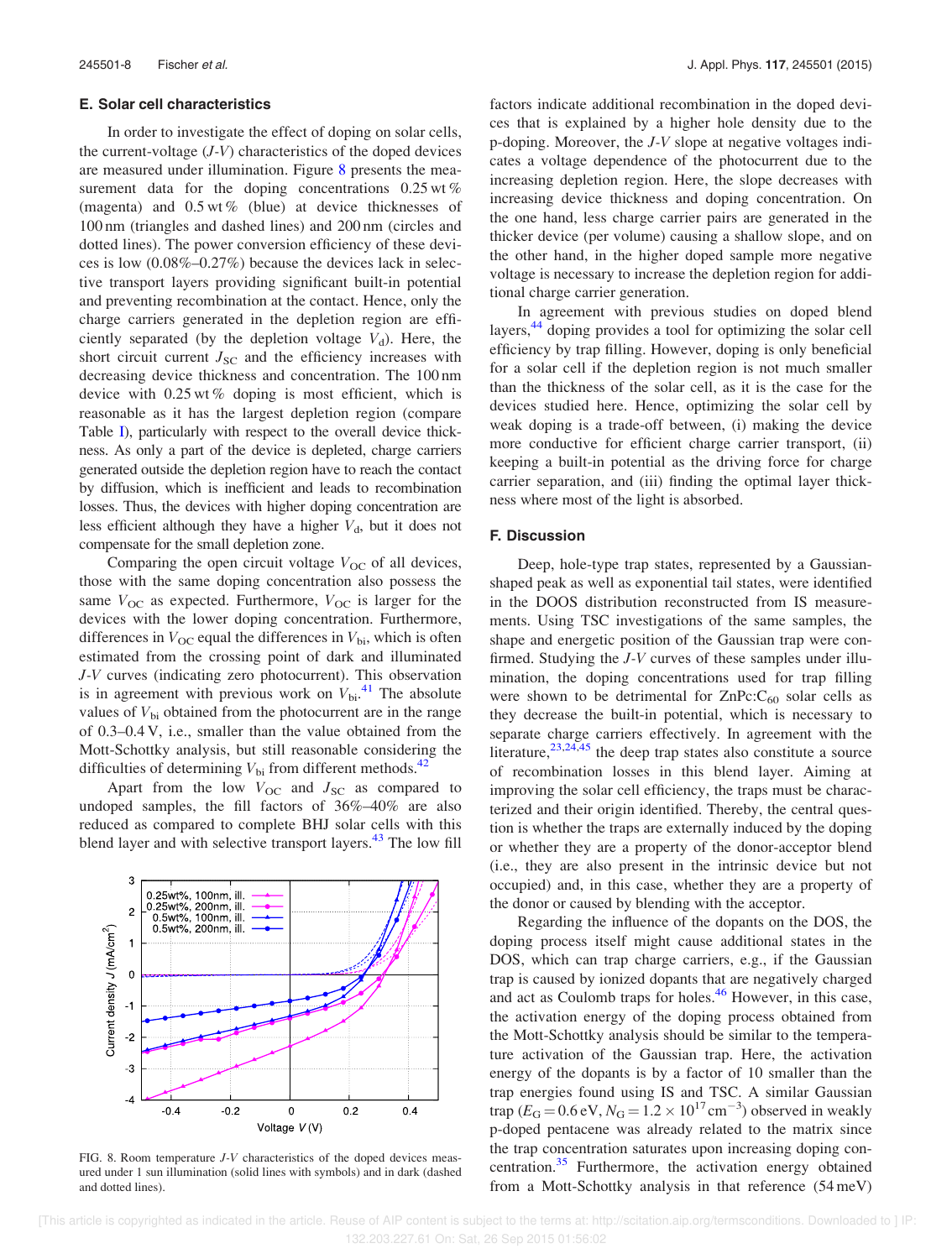was comparable to the one reported here. Although the present results do not show a saturation of the Gaussian trap density like in the reference, the similarity of the trap distributions and activation energies at equal molar ratios directs towards a common physical origin of the traps. Hence, it seems reasonable to conclude that the Gaussian trap observed in this work is related to the donor-acceptor blend layer and not to the doping process itself.

In the undoped sample, the trap states are not occupied and thus do not contribute to the IS signal. This observation is in agreement with previous IS measurements of this blend layer, where trap states had to be filled by illumination<sup>23</sup> or by charge carrier diffusion from adjacent doped layers<sup>24</sup> in order to give a capacitive contribution in the IS. Here, doping has proven as an elegant solution for defined trap filling. Furthermore, the energetic range of the DOOS reconstruction can be increased in future studies by extending the variation of doping concentration.

Asking whether the trap peak is related to the donor material or caused by blending of the donor with an acceptor, the results are compared to recent studies on neat layers doped with widely varied doping concentrations. A Gaussian trap was reported for neat ZnPc layers p-doped with F6-TCNNQ, $^{27}$  however, with a higher trap density  $(N<sub>G</sub> = 7.2 \times 10^{17} \text{ cm}^{-3})$  and deeper in energy  $(1.2 \text{ eV}$  off the HOMO onset, i.e., in the  $C_{60}$ LUMO of the blend layers). Nevertheless, this result does not contradict this work as this trap might be present in addition to the one found here. The trap reported in that reference is not relevant to blend layers because it would be located in the LUMO( $C_{60}$ ). Reversely, the trap found here might not be resolved in that reference since it is only present at a low density and a single Gaussian trap was assumed. Additionally, exponential tail states with a characteristic energy of  $E_t = 0.157$  eV were reported,<sup>27</sup> in good agreement with the tail state distribution determined before in this work  $(E_t = 0.14 \text{ eV})$ . Furthermore, the authors showed that ZnPc is efficiently doped for molar ratios (dopant/matrix) between  $10^{-4}$  and  $10^{-3}$ . Assuming that this result is independent of the p-dopant, the observed occupation of trap states in the devices doped with 0.07 and 0.13 mol. % as well as the obtained doping efficiencies agree very well with this reference. Altogether, the exponential trap states are suggested to be an intrinsic property of ZnPc as neat and blend layers have exponential tail states with a comparable characteristic energy.<sup>47</sup> The Gaussian trap reported here cannot be related to the one obtained in neat ZnPc layers before, but it might have been overseen for having a low density. Hence, neat ZnPc layers would have to be studied by IS for direct comparison, ideally using  $C_{60}F_{36}$  as a p-dopant, in order to identify the origin of the Gaussian trap.

Moreover, the DOOS distribution reported here for  $ZnPc:C<sub>60</sub>$  blend layers may explain the asymmetry in the Fermi level position of the intrinsic  $\text{ZnPc:}C_{60}$ , which is close to the  $C_{60}$ -LUMO level and not in the center of the energy gap: The Fermi level defines the energetic position, where the probability to find free electrons and holes is the same. If the density of free holes is reduced due to the deep hole traps, the Fermi level must shift towards the electron transport level accordingly. Hence, the Fermi level aligns close to the minimum in the DOS. In this case, this minimum is not yet reached at the deepest energies (0.6 eV) of the doped devices, in agreement with the Fermi level offset from the HOMO(ZnPc) determined by UPS (0.7–0.8 eV). Thus, combining UPS measurements with the DOOS distribution enables novel insights into the energetic position of the charge carriers relevant to the transport.

#### IV. CONCLUSION

In summary, the DOOS of a p-doped organic semiconductor blend layer ( $ZnPc:C_{60}$ ) was determined from temperature dependent IS spectra.<sup>25</sup> The same samples are measured with TSC for validating the trap distribution. The DOOS distribution shows a Gaussian trap state, which is more occupied at higher doping concentrations, as well as deep, exponential tail states that compare to those previously determined in this blend layer. Being unoccupied in the undoped sample, the trap states can be filled by doping enabling a detailed trap characterization. The maximum density of the trap states with Gaussian distribution is at 0.40 eV (0.41 eV) with respect to the hole transport level, having a density of  $2.3 \times 10^{16} \text{ cm}^{-3}$  and  $8.0 \times 10^{16} \text{ cm}^{-3}$  for the  $0.25$  wt %  $(0.5 \text{ wt\%})$  doped sample, respectively. No influence of the dopant on the DOS is found. Instead, it seems reasonable that the trap peak is related to the donor material. For solar cell efficiencies, trap filling by doping is shown to be detrimental at the concentrations used here and a pathway for optimizing a solar cell by weak doping is derived. Altogether, p-doping of blend layers facilitates insight into the hole-type DOS distribution with respect to the transport level and it reasons the asymmetry in the Fermi level position observed in this blend layer system. Future studies have to identify the trap origin and possible ways to avoid the traps in order to further improve charge carrier transport and hence the efficiency of solar cells.

#### ACKNOWLEDGMENTS

The authors gratefully acknowledge fruitful discussions with W. Tress as well as useful comments on the manuscript from M. Tietze. Financial support came from the ESF-NFG (orthophoto/100087862).

#### APPENDIX: THEORY

Electrical IS measures the current response of a device to a small, sinusoidal voltage perturbation with frequency  $\omega$ that is described by the complex impedance  $\mathbf{Z}(\omega)$ 

$$
\mathbf{Z}(\omega) = |\mathbf{Z}(\omega)| \cdot e^{i\phi(\omega)} = R(\omega) + iX(\omega) \tag{A1}
$$

using the frequency dependence of phase  $\phi(\omega)$  and amplitude  $|Z(\omega)|$  or of resistance  $R(\omega)$  and reactance  $X(\omega)$  in terms of real and imaginary part. Equivalently, the admittance  $Y(\omega)$  is defined by

$$
Y(\omega) = \frac{1}{Z(\omega)} = G(\omega) + iB(\omega). \tag{A2}
$$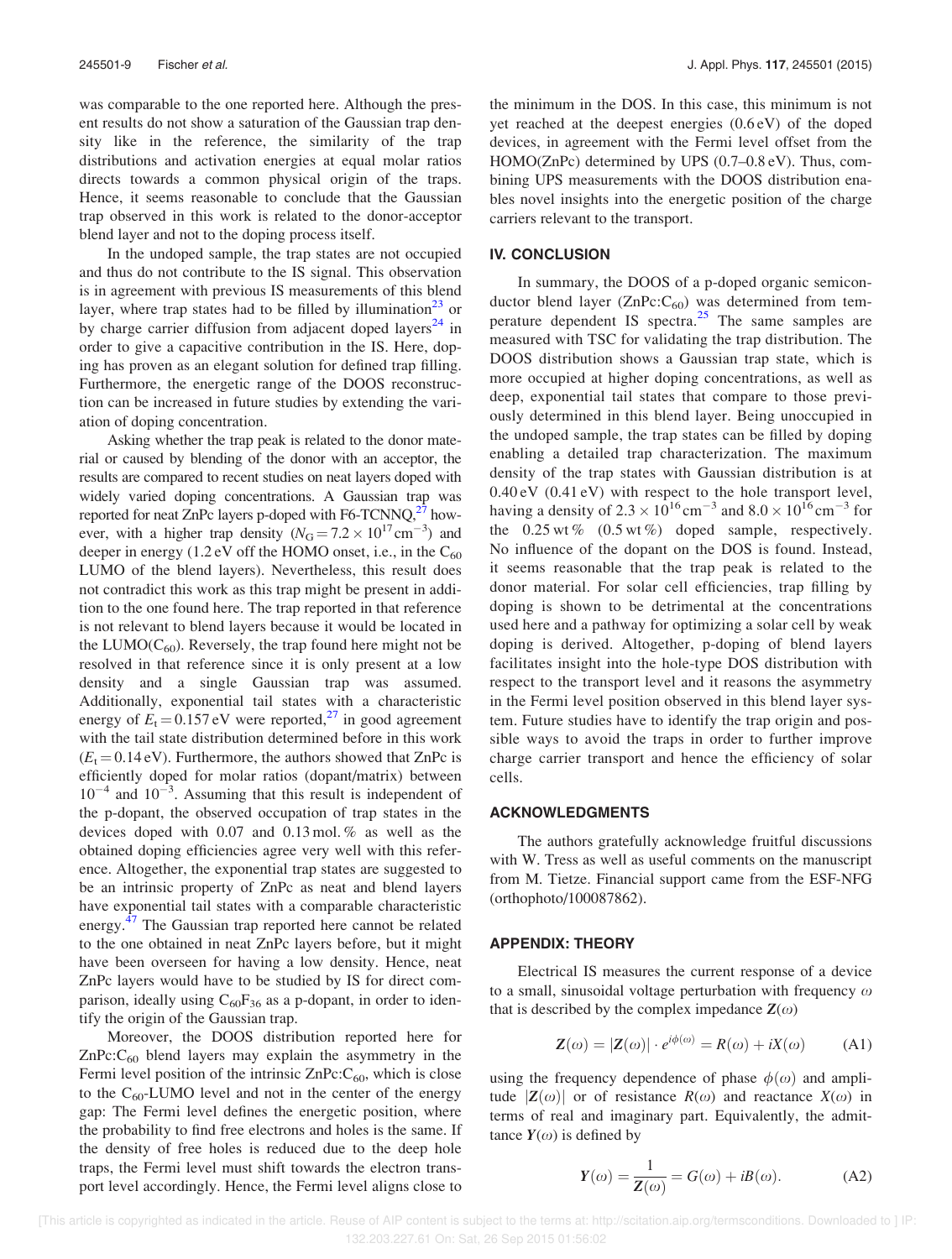Here, real and imaginary part are given by the conductance  $G(\omega) = \frac{R(\omega)}{R^2(\omega) + X^2(\omega)}$  and the susceptance  $B(\omega) = -\frac{X(\omega)}{R^2(\omega) + X^2(\omega)}$ .

Assuming a parallel  $R-C$  equivalent circuit, the system is described by the frequency-dependent reactance  $X(\omega)$  $=$  $\frac{\omega C(\omega)R^2(\omega)}{1+\omega^2C^2(\omega)R^2(\omega)}$ , so that  $B(\omega) = \omega C(\omega)$ , and Eq. (A2) can be written as

$$
Y(\omega) = G(\omega) + i\omega C(\omega). \tag{A3}
$$

Typically, the capacitance function  $C(\omega)$  is composed of a frequency independent part, given by the geometrical capacitance of the device  $C_{\text{geo}}$ , as well as an additional, frequency dependent part  $C_t(\omega)$ , which is caused by time dependent phenomena such as trapping or transport.

Focusing on the dynamics of a discrete level trap with an activation energy  $E_A$  with respect to the transport level, the trap capacitance is characterized by a temperature dependent frequency  $\omega_0(T)$  given by

$$
E_{\rm A} = kT \ln \frac{2\nu_0}{\omega_0}.
$$
 (A4)

Here, k is Boltzmann's constant and  $\nu_0$  is the attempt-toescape frequency. Relation (A4) relies on the Boltzmann-type probability for a charge carrier to charge and discharge a state of energy  $E_A$  by applying a stimulus of frequency  $\omega_0$ . For  $\omega$  $\ll \omega_0$ , the capacitance is given by  $C_{\text{geo}} + C_t$ , while for  $\omega \gg$  $\omega_0$ , the total capacitance is given by  $C_{\text{geo}}$ . Hence,  $\omega_0$  is defined by the inflection point of  $C(\omega)$ . Practically,  $\omega_0$  is typically determined by the maximum of the derivative of  $-\omega dC$  $d\omega$ <sup>25,48</sup> The temperature dependence of  $\omega_0$  reveals  $E_A$  and  $\nu_0$ . It can be shown that this derivative is in first order equal to the trap contribution to the device conductance  $G_t(\omega)/\omega = (G(\omega))$  $-G_{dc}/\omega$  (with the dc conductance  $G_{dc} = R(\omega \rightarrow 0)/\omega$  $|\mathbf{Z}(\omega \to 0)|^2 \approx 1/R$ ). In this work,  $G_t(\omega)/\omega$  is used to determine  $\omega_0$  for reasons explained in the text. Note that a temperature dependence of the transport level as expected in organic semiconductors<sup>28</sup> affects  $E_A$ .

The concept of (de-)charging a discrete level trap can be generalized to describe a trap distribution, where a state located at the demarcation energy  $E_{\omega}$  (with respect to the transport level) can be charged and discharged by applying a small stimulus of frequency  $\omega$ 

$$
E_{\omega} = kT \ln \frac{2\nu_0}{\omega}.
$$
 (A5)

If the trap distribution has a distinct maximum (and only in this case), the inflection frequency  $\omega_0$  of the trap maximum can be determined from the maximum in  $\omega dC/d\omega$  or  $G_t/\omega$ , equivalently to a discrete trap level. Accordingly,  $\nu_0$  follows from the temperature dependence of  $\omega_0$ . Assuming that  $\nu_0$ , which is obtained from the trap maximum, is valid for all energies of the distribution, the frequency spectrum of the impedance signal can be translated into an energy axis  $E_{\omega}$ .

Moreover, according to Walter *et al.*<sup>25</sup> and Burtone et al.,<sup>49</sup> knowledge of the Fermi level and the transport levels enables relating the capacitive contribution of the traps to the energy resolved DOOS. While Burtone et al. varied the parameters of a trap with an a priori assumed energetic distribution for fitting the related capacitance to measured  $C(\omega)$ spectra, Walter *et al.* used a simplified device energy level diagram to calculate the density of trap states directly from the  $C(\omega)$  spectra. Thereby, the differential capacitance that decays over a depletion region described by a plane capacitor with a potential drop  $V_d$  can be expressed as follows:

$$
\frac{1}{Ad}\frac{dC}{d\omega} = \frac{1}{Ad}\frac{e}{V_d}\frac{dq}{d\omega}
$$
 (A6)

$$
=\frac{1}{Ad}\frac{e}{V_{\rm d}}\frac{dq}{dE_{\omega}}\frac{dE_{\omega}}{d\omega}\tag{A7}
$$

using the device area  $A$ , the depletion width  $d$ , the total stored charge density  $q$ , and the potential drop over the depletion layer  $V<sub>d</sub>$ . The frequency change of the energy  $dE<sub>Q</sub>$ /  $d\omega = -kT/\omega$  follows from Eq. (A5). Furthermore, the charges contributing to the capacitance  $dq/dE_{\omega}$  constitute the density of occupied trap states distribution  $N_t(E_\omega)$ . Accounting for a certain charge carrier distribution depending on the shape of the depletion region (in the direction perpendicular to the substrate plane), Walter *et al.*<sup>25</sup> derived the following relations for DOS reconstruction for an n-i-p solar cell with hole traps obeying a linear energy level diagram and for an  $n^+$ - $p^-$  device with a parabolic energy level diagram

$$
N_{\rm t}(E_{\omega}) = \begin{cases} -\frac{V_{\rm d}^2}{Ad[eV_{\rm d} - (E_{\rm Fn\infty} - E_{\omega})]} \frac{dC}{d\omega kT} & \text{(linear)}\\ -\frac{2V_{\rm d}^{3/2}}{Ad\sqrt{e}\sqrt{eV_{\rm d} - (E_{\rm g} - E_{\omega})}} \frac{dC}{d\omega kT} & \text{(parabolic)}. \end{cases}
$$
(A8)

Here,  $E_{\text{Fn}\infty}$  is the equilibrium Fermi level of the n-doped layer and  $E_{\rm g}$  is the transport gap of the weakly doped layer.

- <sup>1</sup>C. W. Tang, Appl. Phys. Lett. 48, 183 (1986).
- $2^2$ M. Hiramoto, H. Fujiwara, and M. Yokoyama, Appl. Phys. Lett. 58, 1062 (1991).
- <sup>3</sup>L. J. A. Koster, *Phys. Rev. B* **81**, 205318 (2010).
- <sup>4</sup>C. M. Proctor, S. Albrecht, M. Kuik, D. Neher, and T. Q. Nguyen, Adv. Energy Mater. 4, 1400230 (2014).
- ${}^5C$ . F. Woellner, Z. Li, J. A. Freire, G. Lu, and T.-Q. Nguyen, *Phys. Rev. B* 88, 125311 (2013).
- <sup>6</sup>L. J. A. Koster, V. D. Mihailetchi, and P. W. M. Blom, Appl. Phys. Lett. 88, 052104 (2006).
- $7$ M. Kuik, L. Koster, G. Wetzelaer, and P. W. M. Blom, *Phys. Rev. Lett.* 107, 256805 (2011).
- 8 T. Kirchartz, B. E. Pieters, J. Kirkpatrick, U. Rau, and J. Nelson, Phys. Rev. B 83, 115209 (2011).
- <sup>9</sup>A. Foertig, A. Wagenpfahl, T. Gerbich, D. Cheyns, V. Dyakonov, and C. Deibel, Adv. Energy Mater. 2, 1483 (2012).
- <sup>10</sup>S. Novikov, D. Dunlap, V. Kenkre, P. Parris, and A. Vannikov, *Phys. Rev.* Lett. 81, 4472 (1998).
- <sup>11</sup>C. Tanase, E. J. Meijer, P. W. M. Blom, and D. M. de Leeuw, *Phys. Rev.* Lett. 91, 216601 (2003).
- <sup>12</sup>W. F. Pasveer, J. Cottaar, C. Tanase, R. Coehoorn, P. A. Bobbert, P. W. M. Blom, D. de Leeuw, and M. A. J. Michels, Phys. Rev. Lett. 94, 206601 (2005).
- <sup>13</sup>R. Coehoorn, W. Pasveer, P. Bobbert, and M. Michels, *Phys. Rev. B* 72, 155206 (2005).
- $14$ M. L. Tietze, K. Leo, and B. Lüssem, Org. Electron. 14, 2348 (2013).
- <sup>15</sup>F. Bussolotti, S. Kera, K. Kudo, A. Kahn, and N. Ueno, *Phys. Rev. Lett.* 110, 267602 (2013).